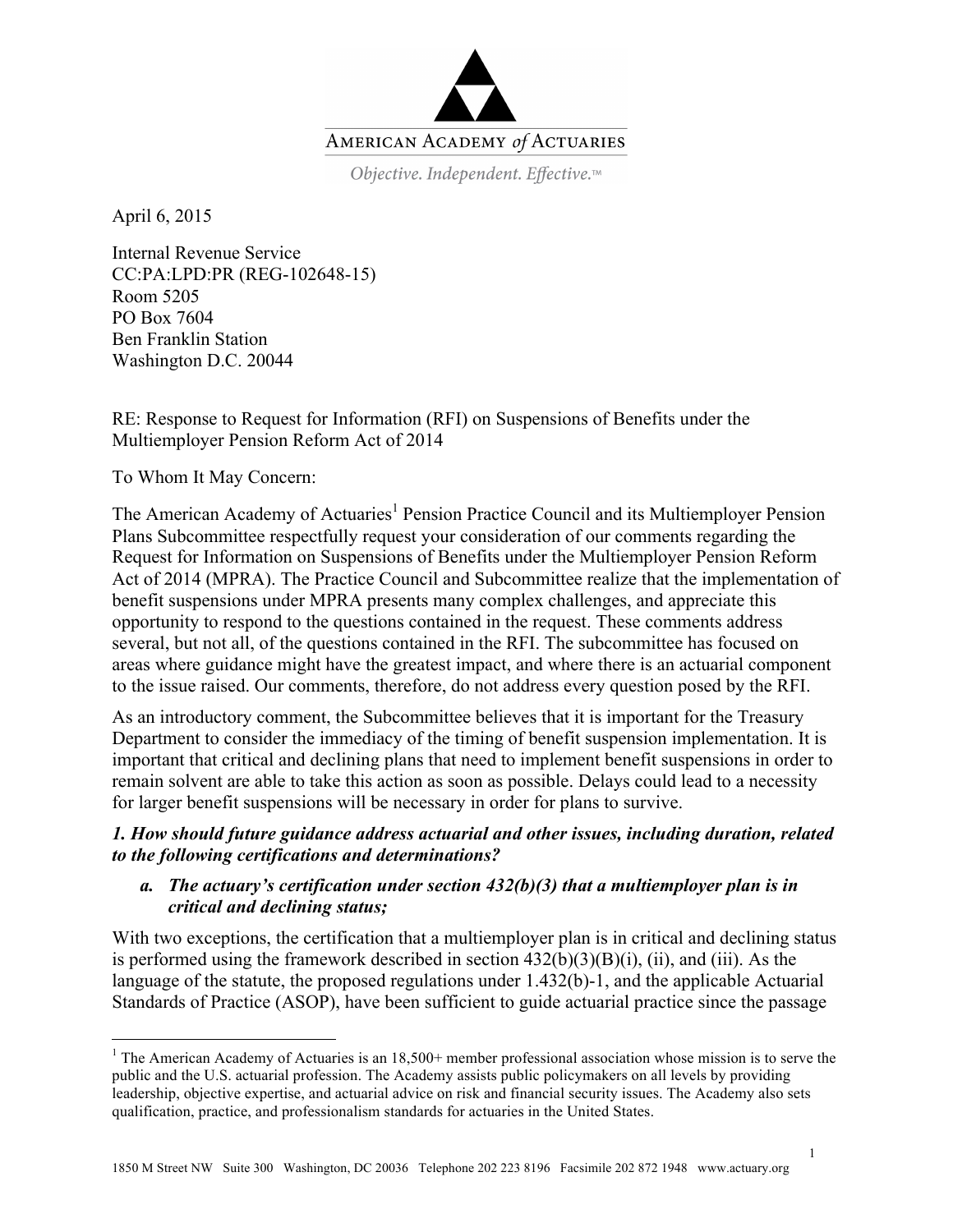of the Pension Protection Act of 2006, the Treasury does not need to issue additional guidance to address these provisions.

The first exception is in section  $432(b)(3)(B)(iv)(I)$ :

"(I) if reasonable, the plan actuary shall assume that each contributing employer in compliance continues to comply through the end of the rehabilitation period or such later time as provided in subsection  $(e)(3)(A)(ii)$  with the terms of the rehabilitation plan that correspond to the schedule adopted or imposed under subsection (e)"

And the second exception is in section  $432(b)(3)(B)(iv)(II)$ :

''(II) the plan actuary shall take into account any suspensions of benefits described in subsection (e)(9) adopted in a prior plan year that are still in effect.''

The subcommittee believes application of these provisions is sufficiently clear and thus does not believe that guidance is necessary. However, it would be appropriate in our view for future guidance to reflect that the plan actuary typically has neither the knowledge nor the expertise to evaluate the reasonableness of assuming any contributing employer's continued compliance with the contribution rate increases under the current schedule. Therefore, it would be appropriate and necessary for the actuary to rely on plan sponsor (trustee) input and information with respect to the reasonableness of assuming continued employer compliance.

To the extent Treasury is considering whether guidance should call for deterministic or stochastic projections for this purpose, we note the criteria for critical and declining status require a decision as to whether or not insolvency is projected to occur. This "yes or no" certification is inconsistent with stochastic projections, which provide estimates about the likelihood of future events rather than whether or not they are projected to occur. If guidance is issued in this area, it should therefore require, or at least permit, the use of deterministic projections for the purpose of this certification.

# *b. The actuary's section 432(e)(9)(C)(i) projection of continued solvency (taking into account the proposed suspension and, if applicable, a proposed partition under section 4233 of ERISA); and*

Because the statute does not specify the assumption criteria to be used for these projections, any guidance that is issued should confirm that the actuarial assumptions must be reasonable for this purpose. The regulations should also recognize that the projections for section  $432(e)(9)(C)(i)$ purposes and projections for section 432(b) purposes may involve different assumptions, as the plan actuary will consider how the proposed suspension of benefits might influence participant and employer behavior and future investment returns.

With regard to the definition of "projected to avoid insolvency" under section 432(e)(9), the statute does not specify a minimum duration, and any guidance should address this provision without specifying a particular minimum duration for the projection. Typically, in evaluating this projected solvency requirement, actuaries would prepare detailed projections up to the limits of their available software tools, and then draw reasonable conclusions about the direction of projected funding levels beyond that point. If explicit guidance on this point is considered necessary, it could indicate that the detailed cash flow projections must extend sufficiently far to enable the actuary to reasonably conclude that the asset levels are expected to remain sufficient to pay benefits indefinitely beyond the projection period.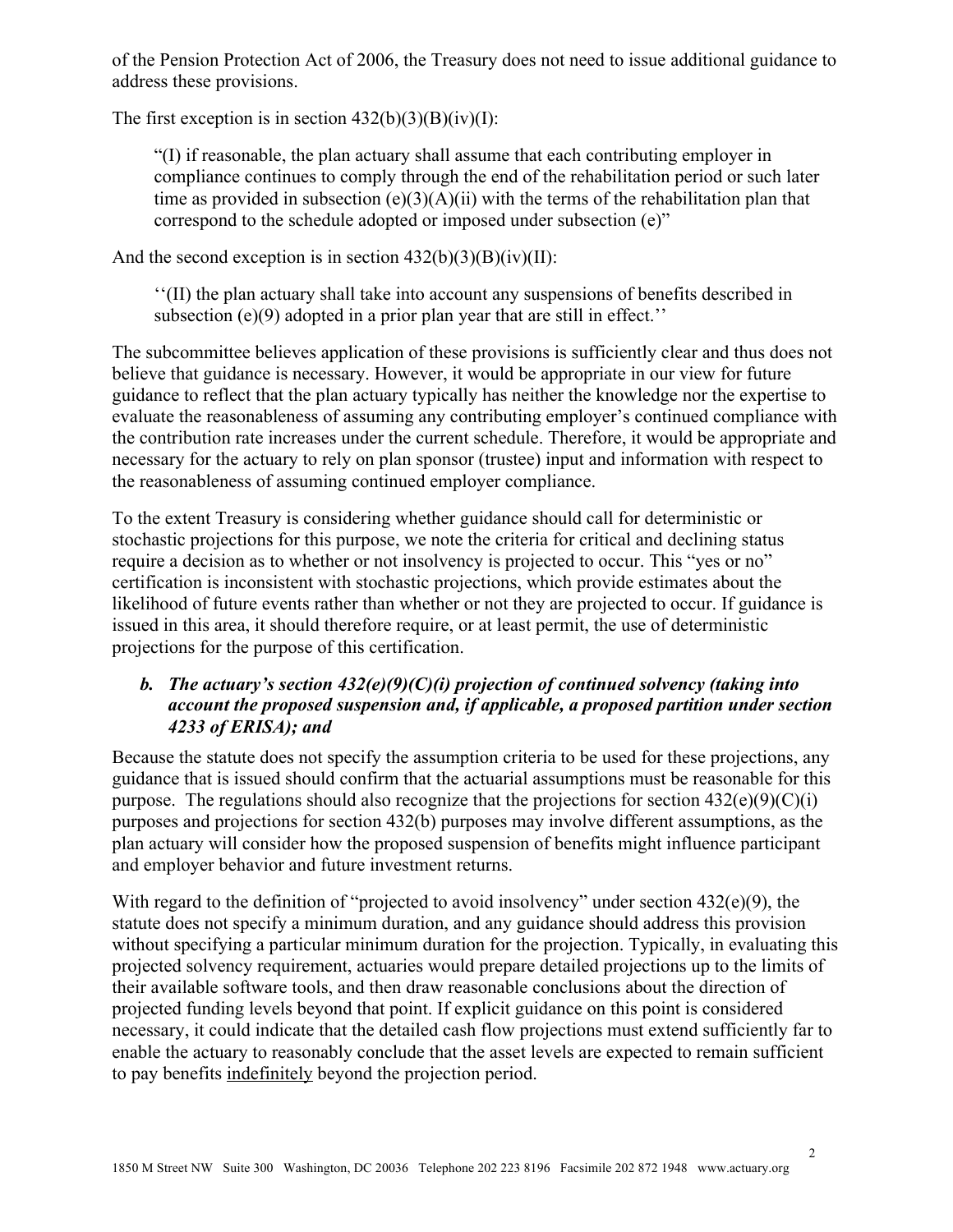The certification for section  $432(e)(9)$  requires a decision as to whether or not the plan is projected to remain solvent. This is a "yes or no" certification and consequently, like the section 432(b)(3) certification, is inconsistent with stochastic projections and the estimated likelihood of future events. If guidance is issued with respect to section 432(e)(9) certifications, it should therefore require, or at least permit, the use of deterministic projections.

The requirement that, in order to implement benefit suspensions, the plan must be projected to remain solvent after the application of those suspensions, presents a practical issue. As part of the application process, actuaries would prepare this projection based on asset levels and other information measured as of a date that precedes the application and participant notification date. The application and ratification processes are then likely to require at least several months. By the time suspensions are implemented, changed economic conditions could result in the proposed suspensions being insufficient to avoid insolvency. Changed economic conditions could also cause the proposed suspensions to exceed the level needed to project continued solvency. Permitting or requiring updates to the proposed suspension process will not eliminate this issue, as updates will always require time to prepare, communicate, and obtain approval, and circumstances can always change again during this time. Any guidance issued on projections should therefore specify that once the benefit suspension application is filed, the projections included in that application, and the suspension terms, need not be updated to reflect economic conditions or events subsequent to the measurement date on which the application was based. This applies to section  $432(e)(9)$  certification purposes and satisfaction of the suspension limitation provision that suspensions, in combination with any applicable partition, be "reasonably estimated to achieve, but not materially exceed, the level that is necessary to avoid insolvency."

Note that unlike projections for the section  $432(b)(3)$  or  $432(e)(9)(C)(i)$  "yes or no" certifications, stochastic projections can be appropriate and suitable for demonstrating compliance with the "avoid, but not materially exceed" limitation. If guidance is issued with respect to this limitation, the optional use of plan sponsor reliance upon either deterministic or stochastic projections prepared by the plan actuary should be permitted. The use of more than one deterministic projection, based on a range of reasonable actuarial assumptions, should also be permitted for this purpose. Any guidance should allow the plan sponsor to consider a plan's available resources and potential expenses in its decision as to the type and number of projections that are appropriate for an informed decision on the "avoid, but not materially exceed" decision.

## *c. The plan sponsor's section 432(e)(9)(C)(ii) determination that the plan is projected to become insolvent unless benefits are suspended?*

This determination is based a combination of two separate conclusions; (a) the plan sponsor's conclusion that all reasonable measures have been taken to avoid insolvency and (b) an actuarial projection (which includes the impact of those measures) that the plan will become insolvent without the implementation of benefit suspensions. We believe the statute is sufficiently clear in this regard that plan sponsors and actuaries do not require regulatory guidance for this certification, beyond pointing out that the basis for the determination must include those two conclusions.

#### *3. For participants who have not yet retired:*

*a. What practical issues should be considered as a result of the fact that their benefits are not yet fixed (for example, their benefits could vary as a result of future accruals, when they decide to retire and which optional form of benefit they select)?*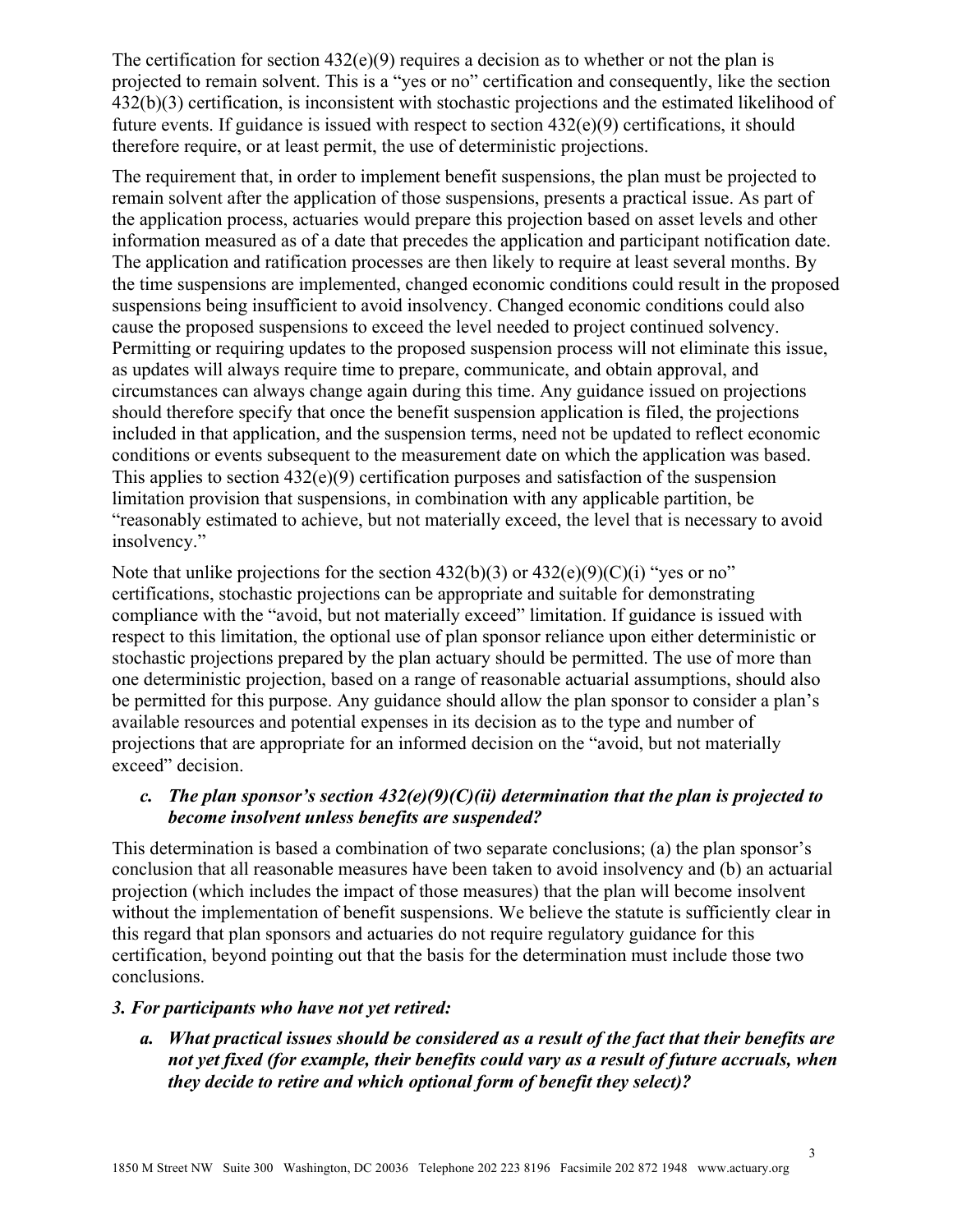## *b. What practical issues should be considered in the case of a suspension of benefits that is combined with a reduction of future accruals or a reduction of section 432(e)(8) adjustable benefits (such as subsidized early retirement factors) under a rehabilitation plan?*

Section  $432(e)(9)(F)(v)$  calls for the development of a model notice that plans can use when informing participants and beneficiaries that an application to suspend benefits is being concurrently filed. Section 432(e)(9)(F)(ii)(I) requires that this notice contains an individualized estimate of the impact of the suspension on each participant or beneficiary. For participants not in payment status, the individualized estimate requirement should apply only to the accrued benefit, determined as of a reasonable measurement date, payable at normal retirement age under a single life annuity or other normal form of annuity (e.g., age 65 and a single life annuity). The additional complexity of providing this estimate at multiple retirement ages, for different optional forms of payment (based on assumed ages of assumed future spouses), for retirements from both active and inactive status, or with estimated future benefit accruals included will make it more difficult for participants to understand the information. Plans should be permitted to include additional estimates or examples in the notice if they conclude doing so will enhance participants' understanding. To the extent that the proposed suspensions could affect plan features that are not illustrated by numerical estimates, plans should be able to provide narrative descriptions of the operation of those aspects of the plan, both pre- and post-suspension.

# *4. For participants who have retired, what practical issues should be considered regarding the section 432(e)(9)(D)(ii) age limitations on suspensions, the application of the section 432(e)(9)(E) rules on benefit improvements, or other provisions?*

The participant notices will illustrate the estimated impact of the suspensions on benefits, taking into account the section  $432(e)(9)(D)(ii)$  age limitations, under the assumption that the suspensions go into effect on the proposed suspension date. If the suspensions go into effect later than the planned effective date, the population of participants who are affected by the age limitations will differ from what was shown in the notices. Such a change will result in participants being older than anticipated on the suspension effective date, causing more benefits to be protected by the age limitations. The guidance shouldn't require the plan sponsor to issue revised notices with updated estimates, as this will create confusion that does not benefit the plan participants and beneficiaries at additional expense.

When designing the proposed benefit suspensions, the plan sponsor will rely on actuarial projections that will be based on the proposed effective date for benefit suspensions. If the actual effective date is different from the proposed effective date, a program of benefit suspensions that satisfied the projected solvency requirements when the application was filed might not satisfy those requirements as of the actual effective date. A change in the effective date is only one reason why projections prepared at the actual suspension effective date might differ from the projections included in the application. As discussed in our response to Question 1 above, changes in economic conditions between the measurement date used to develop the projections in the application and the date of the suspensions will have a similar effect. Just as guidance requiring that projections be updated to reflect changing economic conditions is ill advised, guidance should also not require updating the projections or application to reflect a change in the effective date of the suspensions. However, with a delayed effective date, implementation of the suspension would reflect the required benefit protections measured as of the actual date of suspension.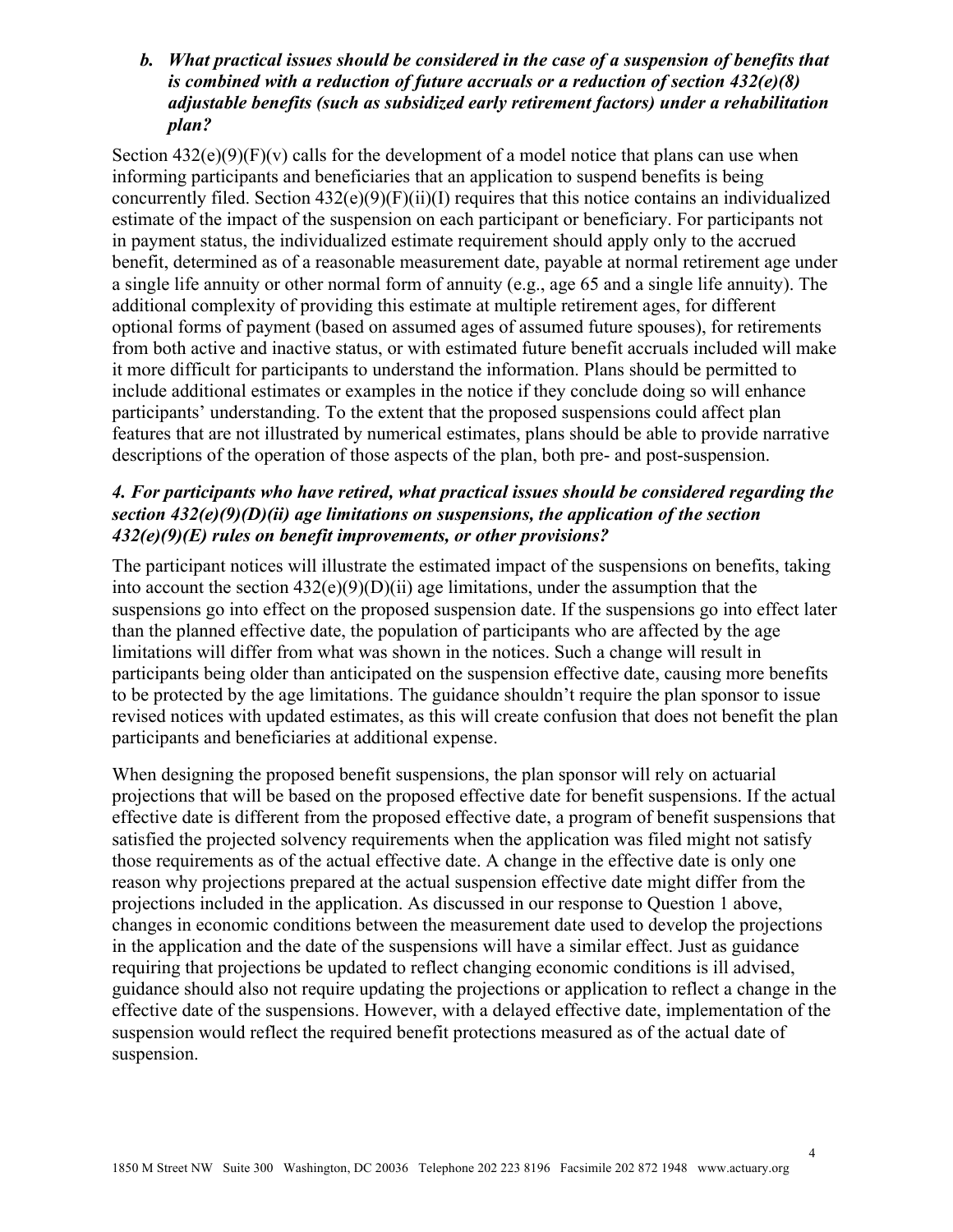*5. With respect to the section 432(e)(9)(F) requirement to provide notice of the proposed suspension to plan participants and beneficiaries concurrently with the submission of the application for approval:* 

*a. What suggestions do commenters have for the steps that are needed to satisfy the requirement to provide notice to the plan participants and beneficiaries ''who may be contacted by reasonable efforts,'' including the application of that requirement to terminated vested participants?* 

## *b. What practical issues do plan sponsors anticipate in providing individual estimates of the effect of the proposed suspensions on each participant and beneficiary?*

As discussed in our response to Question 3, plan sponsors and participants would welcome an individual estimate that is simple and easy to understand. These estimates should be calculated based on a balanced consideration for the need for education with the reality that the benefit suspension issues are quite complicated. Well-intentioned individual estimates could very well provide too much detail, too much data, or too many implementation scenarios for participants to readily derive useful and objective information applicable to their circumstances.

Although the effect of the suspension on a non-retired participant's benefit will ultimately depend on factors that include the timing and optional form selected, the required individualized estimates for non-retired participants should be limited to showing the accrued benefit payable in a single life annuity (or the plan's normal form) at the normal retirement age. To the extent that the suspensions could affect benefits payable at other ages or in other payment forms, plans should be allowed to provide narrative descriptions and illustrative examples of how these aspects of the suspensions work.

Guidance from Treasury should also consider what is practical for plan sponsors to administer and implement. A consideration that is particularly important relates to the service data needed to estimate or determine Pension Benefit Guaranty Corporation (PBGC) guaranteed benefits, which might no longer be readily available (or even available at all) for some participants and beneficiaries in pay status. Plan sponsors need to have the ability to make reasonable good-faith estimates of this missing data for the individualized estimates in the participant notices. Guidance on this issue should require that all such missing data assumptions be fully disclosed for both projection and individualized estimate purposes. Plan sponsors should be given the opportunity to use the additional time between the suspension application and implementation to retrieve or recreate the missing service (or in certain cases where this is no longer possible, to at least develop better estimates for missing data).

# *c. If the suspension is combined with other reductions as described in request number 3.b, how will the notice of proposed suspension interact with the notices required for those other reductions?*

*d. What issues arise in coordinating benefit protections that are measured as of the date of suspension (such as the restriction on suspensions that apply to a participant or beneficiary who has attained age 75 as of the effective date of the suspension) with the timing of the application, notice, and voting process?* 

As noted in the response to Question 4, a change in the effective date of the benefit suspensions will result in the notices overstating the impact of the suspensions submitted for Treasury approval due to benefits becoming eligible for additional protection under the age limitations. Guidance does not need to require the production of revised individualized estimates. However,